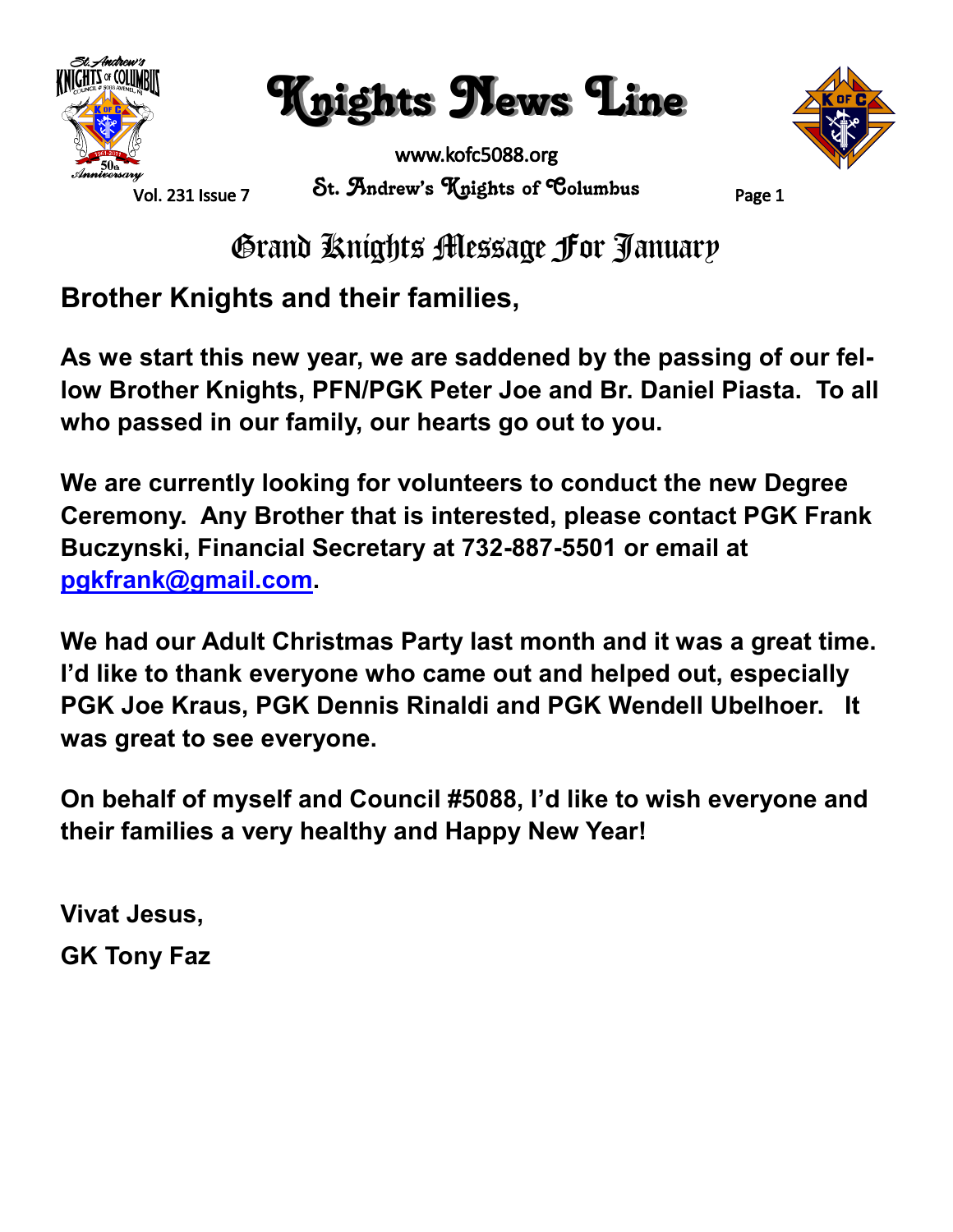

### Knights News Line

www.kofc5088.org St. Andrew's Knights of Columbus Page 2



Vol. 231 Issue 7

### Columbian Dear 2021–2022

| <b>Council Officer's</b>    |                                        | <b>Board of Governors</b>   |                                               |
|-----------------------------|----------------------------------------|-----------------------------|-----------------------------------------------|
| <b>Grand Knight</b>         | Anthony Fazioli                        | President                   | PGK Wendell Ubelhoer                          |
|                             | 732-259-1239                           |                             | 732-388-8954                                  |
| Chaplain                    | Fr. David Kosmoski<br>732-634-4355 (h) | Vice President              | <b>PGK</b> Jim Farese                         |
| Deputy Grand Knight         | Eric Potyrala                          | Treasurer                   | PGK Doug Bost                                 |
|                             | 732-634-8620(h)                        | Secretary                   | Joe Jacob                                     |
| Chancellor                  | <b>PGK Tom Botti</b><br>908-930-1859   | Past Grand Knights          | FDD/PGK Greg Schmitt<br>FDD/PGK John Scioscia |
| <b>Financial Secretary</b>  | PGK Frank Buczynski                    |                             | <b>PGK Carmine Farese</b>                     |
|                             | 732-634-1798                           | Trustees                    | 3yr Curtis Mike Daley                         |
|                             | pgkfrank@gmail.com                     |                             | 2yr PGK Tom Botti                             |
| Recording Secretary         | PGK John Hugelmeyer                    |                             | 1yr PGK Frank Panzino                         |
| Treasurer                   | PGK Joe Kraus                          | Third Degree                | Tom Krygier                                   |
| Advocate                    | PGK Frank Pelzman                      |                             | Mark Haidacher                                |
| Warden                      | Tom Krygier                            |                             | Anthony Joe                                   |
| Guards                      | Michael Caracappa                      |                             | Jesse Deluca                                  |
|                             | <b>Curtis Mike Daley</b>               |                             | Chris Growney                                 |
|                             | <b>Bob Pinto</b>                       | Grand Knight                | Anthony Fazioli                               |
| Trustees                    | 3yr PGK Al Favale                      | Deputy Grand Knight         | Eric Potyrala                                 |
|                             | 3yr FDD/PGK Greg Schmitt               | Honorary Members            | PGK/PFN Phil Svoboda                          |
|                             | 1yr PGK Angelo Valguarnera             |                             | PGK, PCCP Al Cursi                            |
|                             | <b>Council Directors</b>               |                             | Chairman                                      |
| Membership                  | PGK Tom Botti                          | Oasis                       | Greg Schmitt                                  |
| Program                     | PGK Frank Pelzman                      |                             | 732-397-4907                                  |
| <b>Church Activities</b>    | FDD/PGK Greg Schmitt                   | Payroll Chairrman           |                                               |
| Lecturer                    | PGK Dennis Rinaldi                     | <b>Building Maintenance</b> | Joe Jacob                                     |
| Youth                       |                                        |                             | <b>Important Phone Numbers</b>                |
|                             | Anthony Joe                            | Council Home                | 732-636-9696                                  |
| <b>Fraternal Activites</b>  | PGK Eric Potyrala                      | <b>Booking Agent</b>        | 732-675-1173                                  |
|                             | 732-634-8620(h)                        | Insurance Agent Office      | 732-955-6730                                  |
| <b>Remember to Call</b>     |                                        | Jim Fischetti Cell number   | 917-573-9751                                  |
|                             |                                        | <b>Bulletin</b>             | FDD, PGK John Scioscia<br>732-221-3436        |
| Death of Member or          | PGK Wendell Ubelho-<br>er732-388-8954  |                             | jscioscia913@gmail.com                        |
| Member's Family             | GK Anthony Fazioli                     |                             |                                               |
| Sick or Hospitalized Member | PGK Eric Potyrala                      |                             |                                               |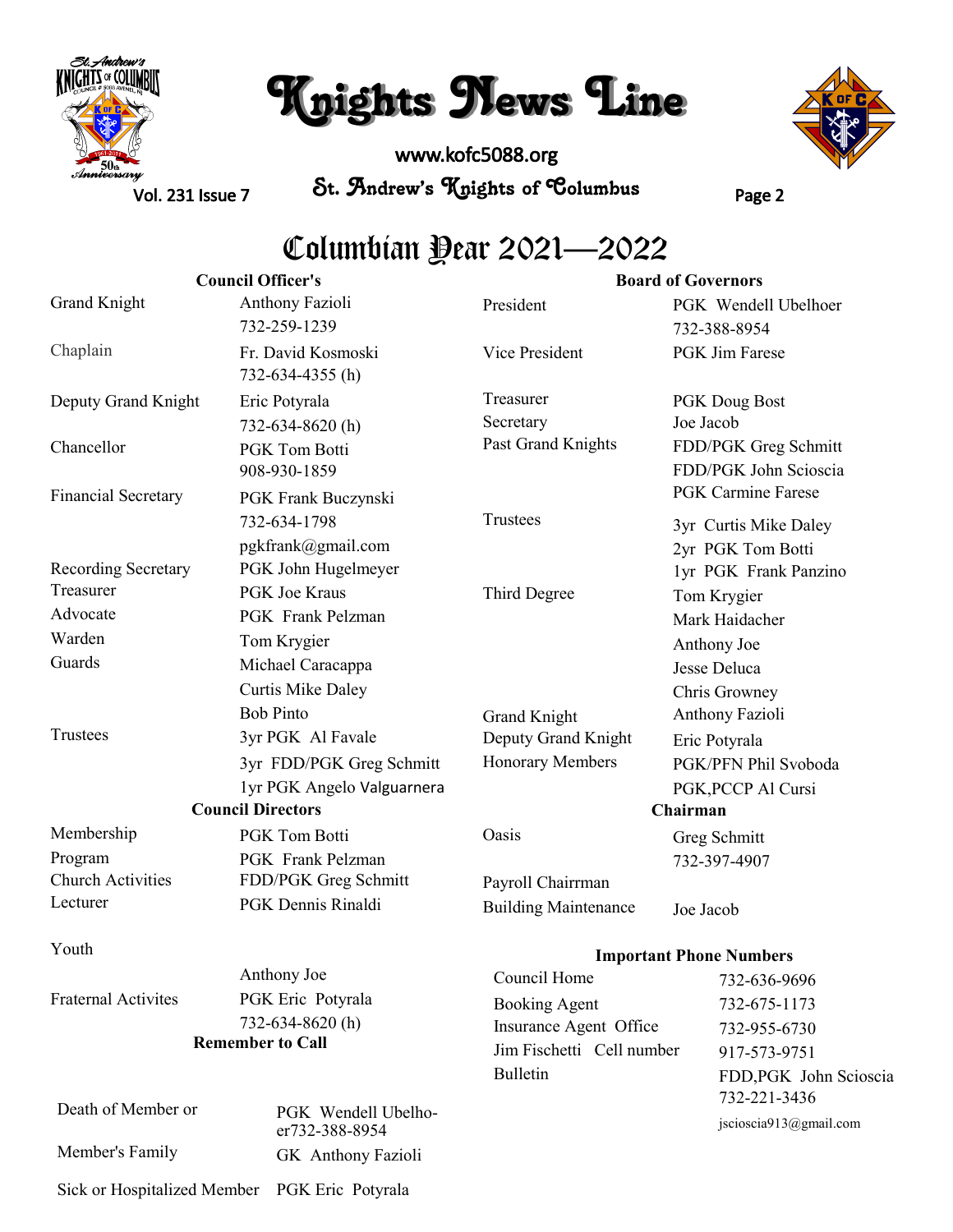

### Knights News Line

www.kofc5088.org



Vol. 231 Issue 7

St. Andrew's Knights of Columbus Page 3

## Calendar Of Ebents<br>Calendar Of Ebents

#### 1 6 13 Officers Meeting 20 Business Meeting 27 30 Corporate Communion After 10am New Years Day Business Meeting Board of Govenors Meeting **Mass** 8pm 8pm 8pm 8pm **January** 3 Business Meeting 8pm **February**

| 6  | AC Bus Trip-See Flyer               |     |
|----|-------------------------------------|-----|
| 10 | <b>Officers Meeting</b>             | 8pm |
| 12 | 50's/60's Dance See Flyer           |     |
| 14 | <b>Valentines Day</b>               |     |
| 17 | <b>Business Meeting</b>             | 8pm |
| 21 | Presidents Day                      |     |
| 24 | <b>Board of Govenors Meeting</b>    | 8pm |
| 27 | <b>Bowling Tournament see Flyer</b> |     |

| <b>JOHN PALOCZIE</b>          | 1968 |
|-------------------------------|------|
| <b>JOHN EAGAN</b>             | 1973 |
| H RICHARD PRYCE               | 1983 |
| <b>CHARLES SERAMBA</b>        | 1987 |
| <b>ALFRED CAVALLARO</b>       | 1987 |
| H PHILIP A. MICELI            | 1994 |
| <b>WALTER J. SESNY</b>        | 1994 |
| <b>JOSEPH A. WUKOVETS</b>     | 1994 |
| <b>SALVATORE C. FORGIONE</b>  | 1997 |
| <b>FRANK J. BAUMGARTNER</b>   | 1999 |
| GIUSEPPE (TONY) DI MARTINO    | 2000 |
| H WILLIAM F. DWYER, PGK / PFN | 2000 |
| <b>JOHN TEVIS</b>             | 2002 |
| PETER J. RICOTTA              | 2002 |
| <b>ROBERT ABRAMO</b>          | 2003 |
| FRANK BUCZYNSKI               | 2004 |
| <b>JOHN J COGAN</b>           | 2005 |
| <b>JOHN WAVERCZAK</b>         | 2005 |
| <b>STEPHEN NAGIEWICZ</b>      | 2006 |
| <b>TOM LARDIERE</b>           | 2006 |
| <b>JOHN WELTER</b>            | 2007 |
| <b>ROBERT NOVAK</b>           | 2011 |
| <b>DAVID M ORTMANN</b>        | 2011 |
| <b>JOHN R. DE ANGELIS</b>     | 2012 |
| <b>WILLIAM T. HIGGINS</b>     | 2012 |
| <b>JOHN JAMES MURPHY</b>      | 2013 |
| <b>FRANK J. DELMONTE</b>      | 2015 |
| <b>MICHAEL FLORIO</b>         | 2015 |
| <b>GEORGE R. KIPILA</b>       | 2015 |
| RAPHAEL (RALPH) CASSESE       | 2016 |
| <b>EDWARD J. BRUTON</b>       | 2016 |
| JOHN J (JJ) DE LUCA, PGK/PCCP | 2017 |
| <b>GERALD T. CONNELL</b>      | 2018 |
| CARL L. MANAKER JR            | 2018 |
|                               |      |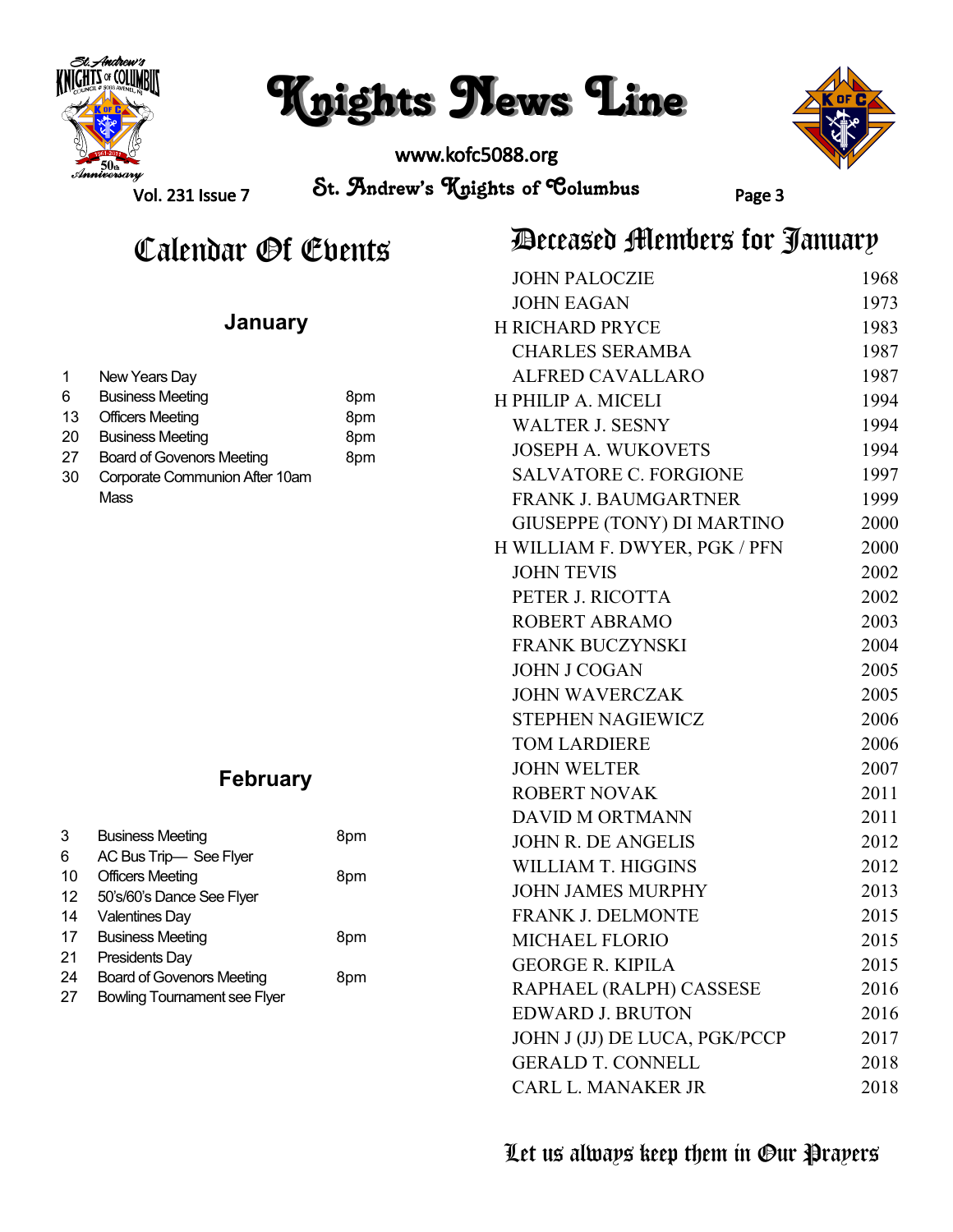

### Knights News Line

www.kofc5088.org



Vol. 231 Issue 7

St. Andrew's Knights of Columbus Page 4

 $C<sub>back</sub>$ 

Happy Birthday to<br>Fourth Degree

|  | Fourth Degree Rews |  |
|--|--------------------|--|
|--|--------------------|--|

| Michael S Potyrala           | 01/02 |
|------------------------------|-------|
| <b>Richard F Clark</b>       | 01/04 |
| <b>Edward J Trackim</b>      | 01/04 |
| <b>William J Alberts</b>     | 01/06 |
| Ralph Franco                 | 01/07 |
| <b>DGK Anthony D Fazioli</b> | 01/08 |
| Ronald J Parker              | 01/09 |
| Philip F Svoboda PGK         | 01/09 |
| <b>William C Gibbons</b>     | 01/10 |
| <b>Arthur J Neves</b>        | 01/10 |
| <b>Michael W Burkhart</b>    | 01/11 |
| Henry R Schulz PGK           | 01/14 |
| Peter M Del Popolo           | 01/23 |
| George J Adams               | 01/26 |
| Nicholas J De Palma          | 01/26 |
| <b>Nicholas A Pross</b>      | 01/26 |
| Frank J Ranelli              | 01/26 |
| Dexter Yager                 | 01/28 |
| Anthony H Pichalski Jr       | 01/30 |
| <b>Francis J Decibus</b>     | 01/31 |
| John R Frobose               | 01/31 |
| Robert Stromick              | 01/31 |

| I VIICUN<br>with FN | For meeting place and time |
|---------------------|----------------------------|
|                     | 4th Tuesday of Each Month  |
|                     |                            |

**Flags:** We have 3' x 5' flags kits with pole at a cost of \$15.00. Contact PGK / PFN Phil Svoboda (732) 634-5820 PGK / PFN Michael J. Choma (732) 259-3500 Faithful Navigator Kenneth M. Egan **908-720-8073**

**Color Corps:** Join the Color Corps. Any Sir Knight interested in Joining should call PGK / PFN Michael J. Choma (732) 259-3500

**Membership:** The Fourth Degree is open to any Third Degree Member over the age of eighteen years of age in good standing, who is a citizen of the country in which he resides, and is a practical Catholic in union with the Holy See.

*The primary purpose of the Fourth Degree is to foster the spirit of patriotism by promoting responsible citizenship with a love of and loyalty* to *the Knights' respective countries through active membership in local Fourth Degree groups (called "Assemblies"). Fourth Degree members must retain their membership as Third Degree members in their local's council in order to remain in good standing.*

#### **COMMUNITY INFORMATION**

**Brother Cory Spillar is the Councilman for the Third Ward. Any Brother in the Third Ward should feel free to contact him on community matters at 732-236-[4501.](tel:732-236-4501) Please feel free to pass this information on to any residents who are in the Third Ward.**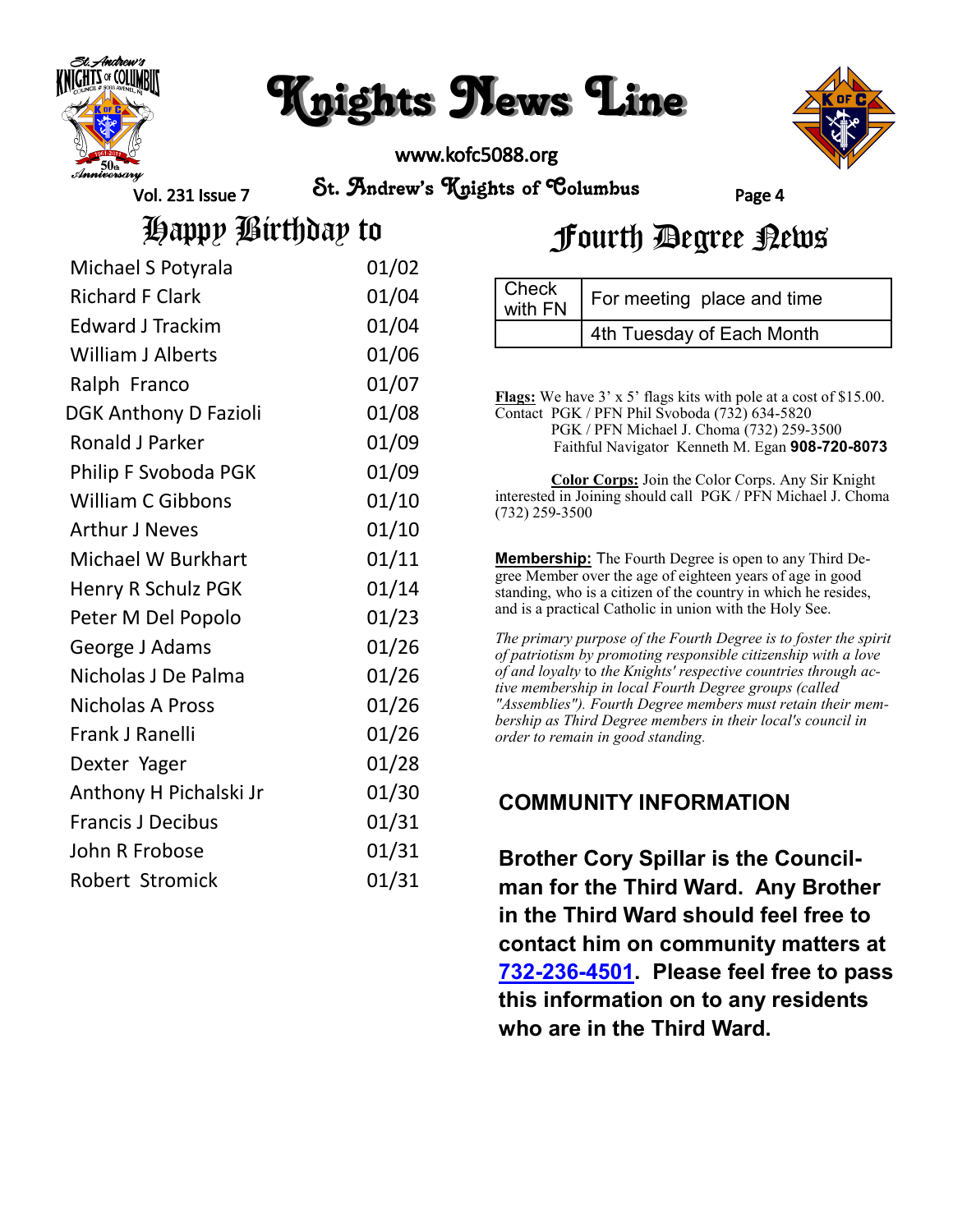

Knights News Line

www.kofc5088.org



Vol. 231 Issue 7

St. Andrew's Knights of Columbus Page 5

#### **NOCTURNAL ADORATION SOCIETY**

### **Cancelled Until Further Notice**

Nocturnal adoration will be in **Our Lady of Hungary Church**, in Perth Amboy. All members of our council and their families are invited to attend

All adorations are on the first Friday of the month from 8:00 to 9:00 PM.

#### **HAVE YOU SPENT AN HOUR WITH JESUS YET?**

The driving directions from Avenel:

 Take Rahway Ave. (County Road # 514 West) towards Woodbridge. Slight left at monument onto Berry St. towards Sewaren. Turn left onto Woodbridge Ave (County Road # 652) and go over the Turnpike. Turn right onto West Ave. (County Road # 611) towards Perth Amboy.

West Ave is now State St. (County Road # 611). Continue on State St keep right and go under Route # 440 to Pulaski Ave. in Perth Amboy which is first right after Route # 440 and Portuguese Sporting Club is on the left.

Turn left on Cortland St. (La Asuncion Catholic Church is on right side). Our Lady Hungary is ¼ mile down this street on the right after Wayne St.

\_\_\_\_\_\_\_\_\_\_\_\_\_\_\_\_\_\_\_\_\_\_\_\_\_\_\_\_\_\_\_\_\_\_\_\_\_\_\_\_\_\_\_\_\_\_\_\_\_\_\_\_\_\_\_\_\_\_\_\_\_\_\_\_\_\_\_\_\_\_\_\_\_\_\_\_\_\_\_\_\_\_\_\_\_\_\_\_\_\_\_\_\_\_\_\_\_

Parking lot is in the back of Church on Catherine St.

The address for your GPS is 697 Cortlandt Street, Perth Amboy, NJ 08861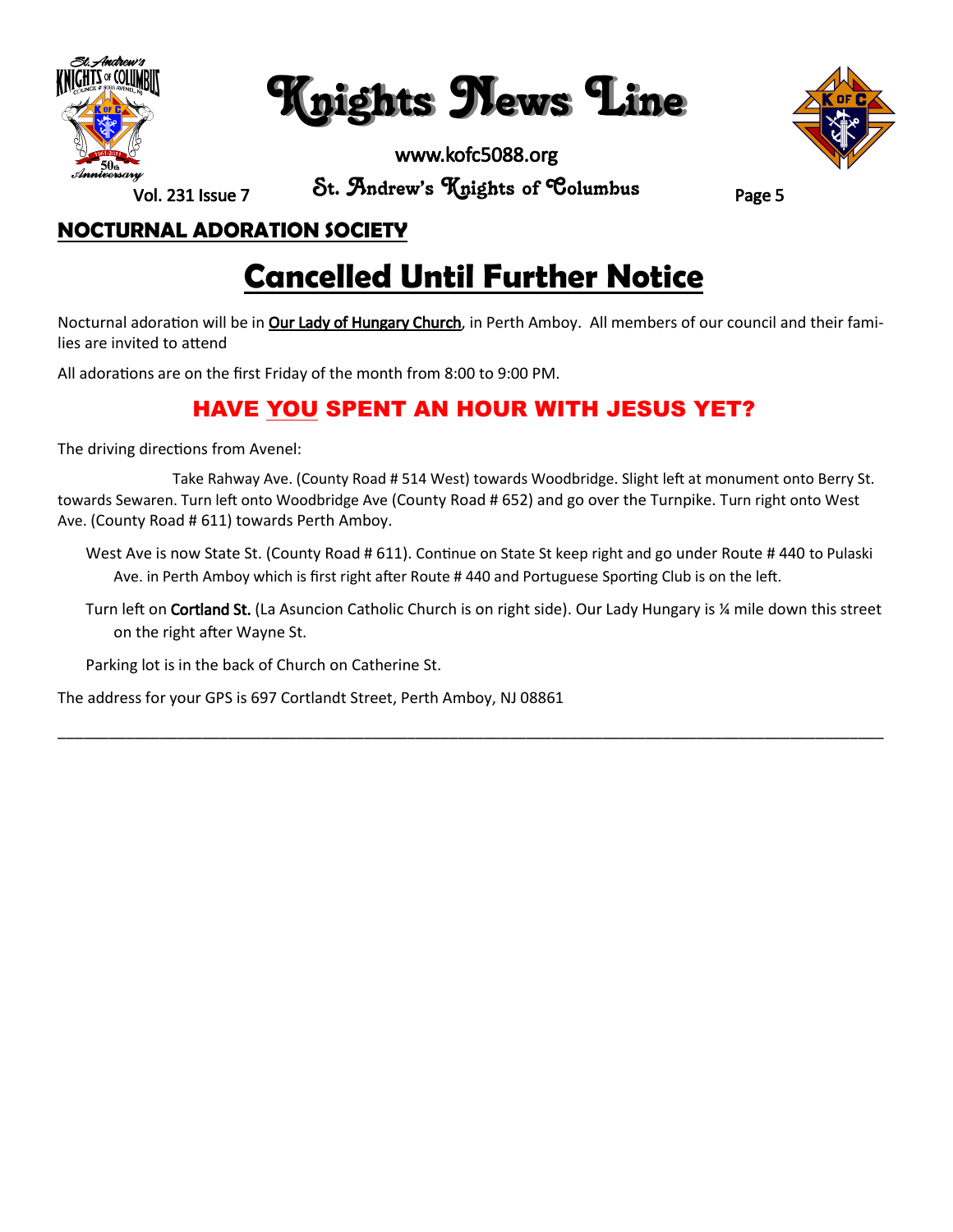

Knights News Line

www.kofc5088.org



Vol. 231 Issue 7

St. Andrew's Knights of Columbus Page 6

### **Columbian Club Corner**

**We are starting 2022, and hopefully it shows some brighter times ahead. St. Andrew, our Patron Saint, has guided us, and I'm sure will continue to do so. He has brought our Council family together stronger than ever, and hopefully this continues. I have used the word family instead of brotherhood because all was done by the men and ladies of the Council. Thanks to their generosity, we have stepped forward. I firmly believe, because we are a STRONG family, that 2022 will become better.**

**Hopefully with the support of our younger members (I consider anyone under 73 to be a younger member) and with the growth of our membership, we will secure our Council's future.**

**Thank you and God bless.**

**Wendell** 

#### IT'S CONVENTION TIME

#### I'M BACK

We will be having the same motel, "The Waters Edge Motel". The dates of the convention are Thursday, May 12, Friday, May 13 and Saturday, May 14 with check-out on Sunday, May 15, 2022. Approximate cost of rooms will be \$220 for 2 nights (Friday and Saturday) and \$310 for 3 nights (Thursday, Friday and Saturday). There will be a \$10 per person/per night fee for more than two people in a room. This fee will be paid to the motel upon check-in. Final cost will be determined by number of rooms booked.

Hopefully by May of next year the State Convention will be a "go". If not, we will again have a St. Andrew's K of C weekend. Please advise as early as possible if interested.

A deposit of \$100 is due to hold reservations. Deposits are now being accepted. First come, first served. Any questions, please call:

Wendell Ubelhoer

732-388-8954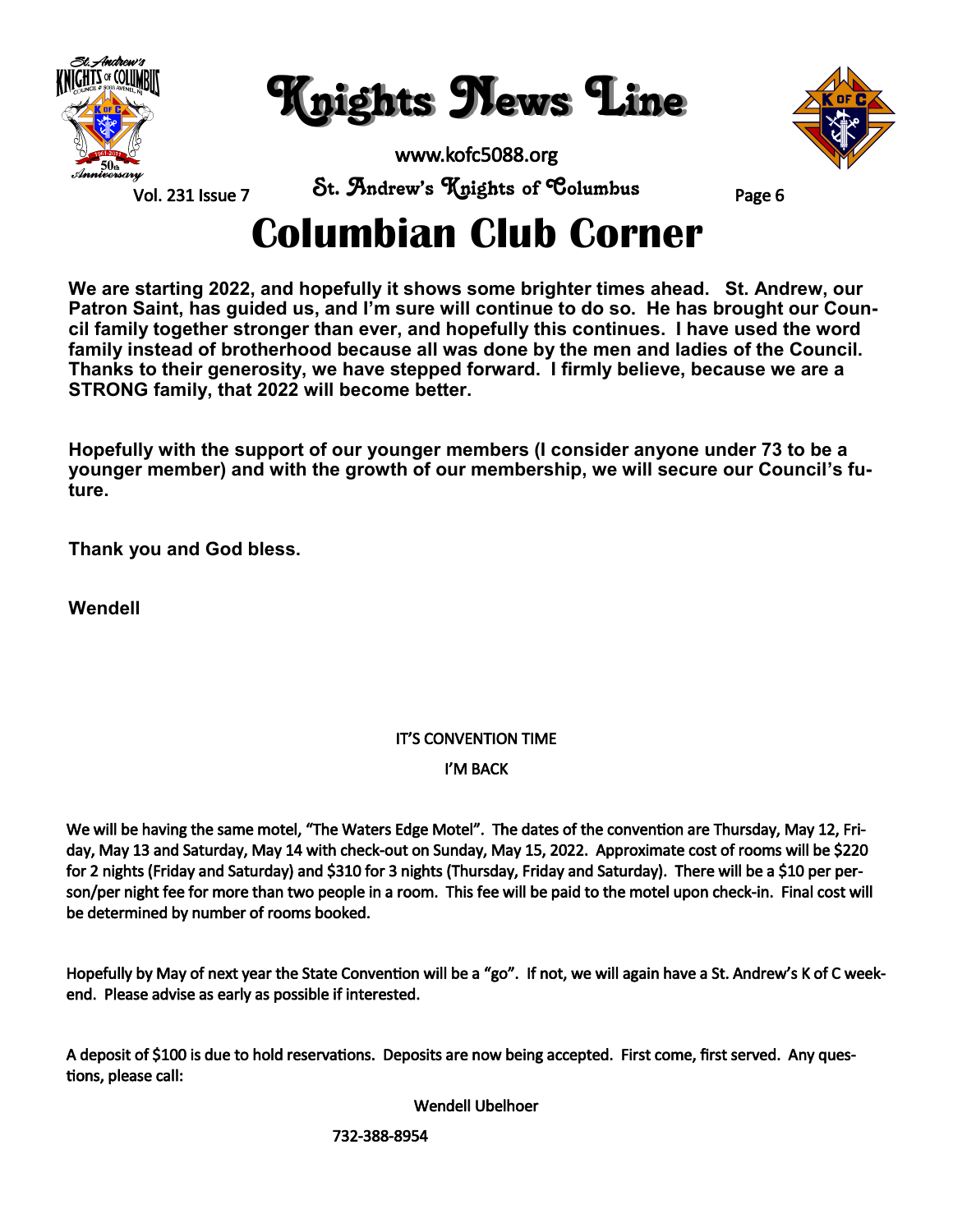

Knights News Line

www.kofc5088.org

Vol. 231 Issue 7

St. Andrew's Knights of Columbus Page 7

#### Volunteers Requested for Degree Team

The Knights of Columbus has rolled all three degrees, Charity, Unity, and Fraternity into one Degree Ceremony that can be shared with family members and friends. Upon completion of this Degree Ceremony the candidate becomes a Third-Degree Member. Currently the Degree Ceremony is presented online, but an in person Degree is preferable.

The Grand Knight and Officers agree that we should have our own team to call on when we have a new candidate for membership. We are looking for current Third-Degree members who are good at public speaking and can read their parts clearly from the ceremony book. No memorization necessary. If you would like to get involved with this activity, please contact me at 732-887-5501 or Email me at pgkfrank@gmail.com. Thanks. PGK Frank Buczynski – Financial Secretary

#### Attention First- and Second-Degree Members

If you are a First- or Second-Degree Member you can become a Third-Degree member by registering to view the online ceremony. It will take approximately 45 minutes and upon completion you will become a Third-Degree Knight. If this interests you, please send me an Email and I will reply back to your Email with the information and link you need to view this Degree Ceremony. Send your request to [pgkfrank@gmail.com.](mailto:pgkfrank@gmail.com)

#### Thanks PGK Frank Buczynski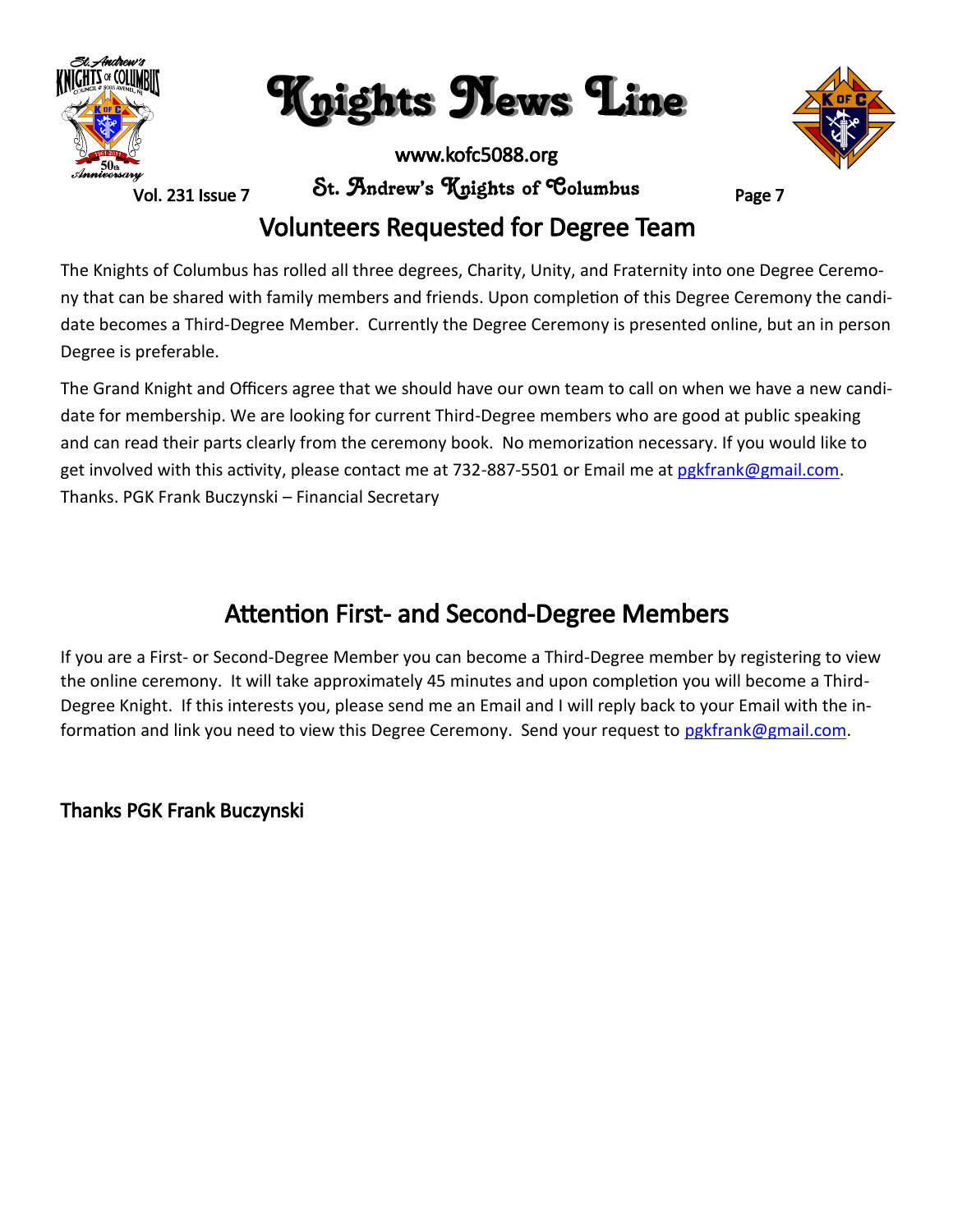

Knights News Line

www.kofc5088.org St. Andrew's Knights of Columbus Page 8



Vol. 231 Issue 7





### *\* \* \* AC Bus Trip \* \* \* Sunday, February 6, 2022*



*Sponsored by St. Andrew's Knights of Columbus 109 Morrissey Avenue, Avenel*

*Bus leaves Council home at 9:45 a.m. / @6 hours in casino)*

### *Cost: \$35 / \$30 back*

*Continental breakfast at Council 8:00-9:45 a.m.*

*On bus: snacks*

• \* \*

• Call Hank Werte: 732-841-0278

Jesse De Luca: 732-857-7047